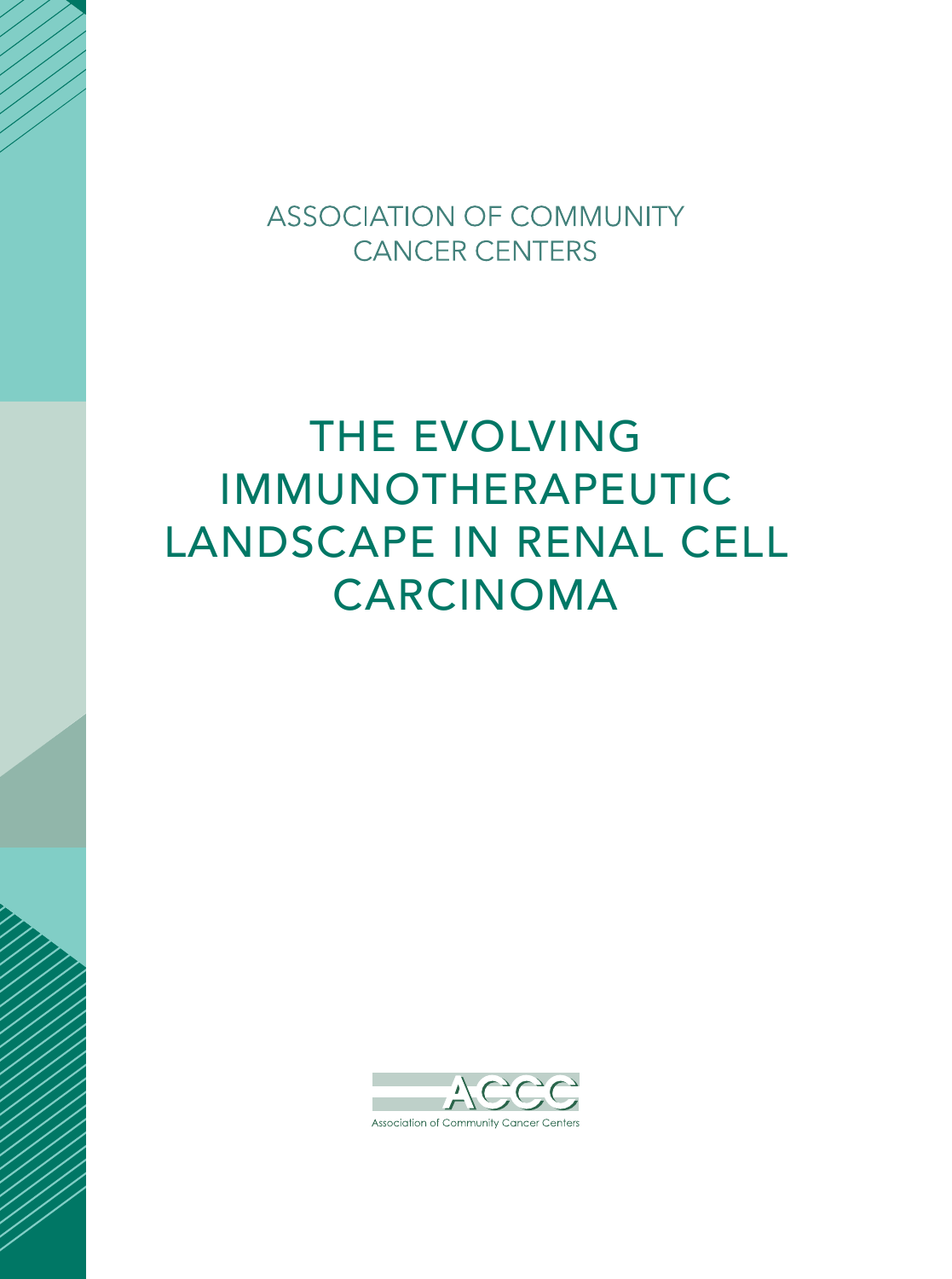## *A Q&A with Robert A. Figlin, MD, FACP; Jocelyn Mohs, PharmD, BCOP; and Laura S. Wood, RN, MSN, OCN*

As the role of immunotherapies for treating patients with renal cell carcinoma (RCC) grows, keeping up with the pace of emerging data on combination therapy regimens, effective practices for monitoring and managing immune-related adverse events (irAEs), and educating patients to empower informed decision-making can be challenging. In 2019 the Association of Community Cancer Centers developed an education program to provide all members of the multidisciplinary care team knowledge and resources to help successfully integrate immunotherapies into the treatment of patients with RCC. The program was offered in two formats: a live, on-site learning workshop and an audio-guided online course. Three cancer programs hosted half-day workshops onsite at their institutions:

- The Cancer Center at Christus St. Michael Health System, Texarkana, Texas. Live workshop held Dec. 11, 2019.
- OSF HealthCare Saint Anthony Medical Center, Patricia D. Pepe Center for Cancer Care, Rockford, Ill. Live workshop held Jan. 15, 2020.
- Hawaii Pacific Health, Honolulu, Hawaii. Live workshop canceled due to COVID-19. Virtual workshop held Sept. 29, 2020.

At these workshops, a three-member multidisciplinary expert faculty panel provided both didactic presentations and collaborative open discussion with members of the multidisciplinary care teams. Topics covered included, but were not limited to, a review of the rationale for using immunotherapies and immunotherapy combinations, optimal sequencing of therapies, patient selection criteria, and monitoring and managing irAEs in patients with metastatic RCC. Collateral issues discussed included coordination and communication within the multidisciplinary care team, coverage and reimbursement, and improving patient education and engagement. Table 1, [page 3,](#page-2-0) highlights the quality improvement action plans developed by the three participating sites at these workshops.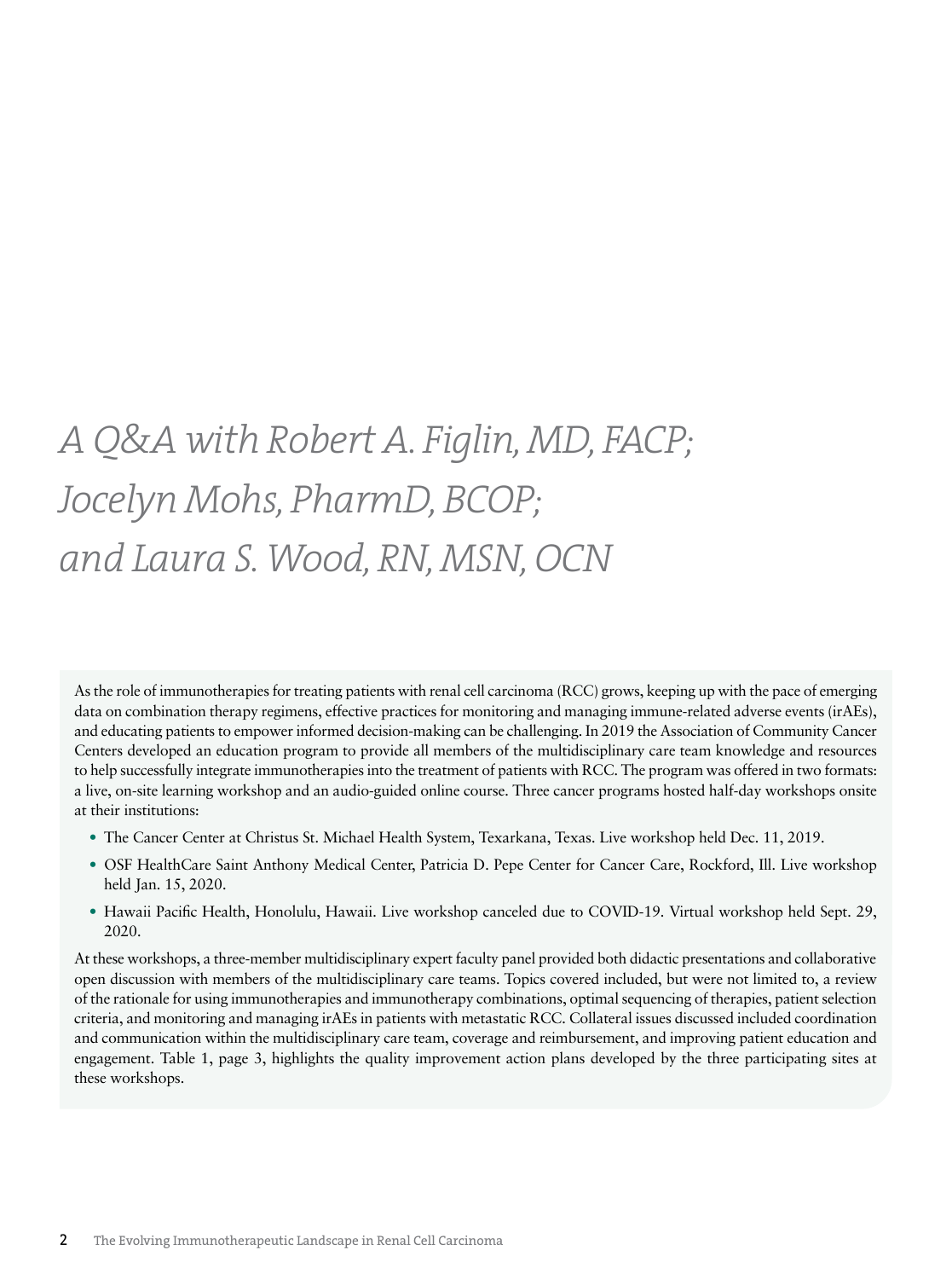## <span id="page-2-0"></span>**Table 1. Action Plans Developed at the RCC Workshops**

## OSF Healthcare

Develop a tool to assess the knowledge level of mission partners caring for patients with RCC on immunotherapy

Survey and identify knowledge gaps of mission partners on immunotherapy

Develop and implement immunotherapy education plan for all front-line caregivers

Develop and implement patient education, tools, and resources specific to immunotherapy

Develop and implement new triage tools and resources for immunotherapies

Develop and implement immunotherapy survivorship care plan

CHRISTUS St. Michael Health System

Initiate a multidisciplinary tumor board focused on management of irAEs and include sub-specialists who can offer guidance on management of irAEs

Hawaii Pacific Health

Develop uniform staff education (system) for the management and identification of immunotherapy side effects and/or irAEs, including uniform algorithms for symptom-based immunotherapy calls

Engage pharmacy in patient education

Manage prior authorization for chemotherapeutics, biologics, immunotherapies, and oral agents

Assemble working group that could include pharmacy, registered nurse, navigation, advance practice providers, and oncology program liaison to develop patient education on symptom management for cancer oral therapies based on site-specific agents

Assemble immunotherapy working group for interdepartmental referrals and access: oncology, dermatology, rheumatology, endocrinology, pulmonary, and gastrointestinal

*Oncology Issues* interviewed the expert faculty panel from the live workshops. Below they share key insights on immunotherapy and patients with renal cell carcinoma.

**OI.** What are some of the challenges that community practitioners face when choosing an immunotherapy-inclusive regimen for their patients with RCC?

**Dr. Figlin.** The biggest challenge for practicing physicians is the absence of comparative effectiveness research. Physicians have multiple options for patients with RCC in the frontline setting, but they have no data with which to choose one over the other as they [treatments] were never compared. So that's the first challenge. The second challenge is recognizing that these are new classes of drugs—immunotherapy or immunotherapy combined with a target agent. Immune-related adverse events are not typical for patients with kidney cancer, and physicians must learn how

to effectively manage them. The third challenge is to recognize that kidney cancer management is really what I call "a team sport," meaning that it takes a group of clinicians—physicians, nurses, subspecialists—to care for these patients because one can never know when a potentially life-threatening irAE might occur.

**Dr. Mohs.** It is very challenging to stay current on the new indications for immunotherapy agents and then appropriately apply their role as monotherapy or in combination with chemotherapy or oral targeted therapies. As use of immunotherapy agents expands, it is challenging to optimally sequence treatment options in each tumor type. Community practitioners must stay alert to the potential development of common and rare immune-related adverse events and not be lulled into thinking these agents are always well tolerated. It is important to become familiar with guideline-based management of less common irAEs and how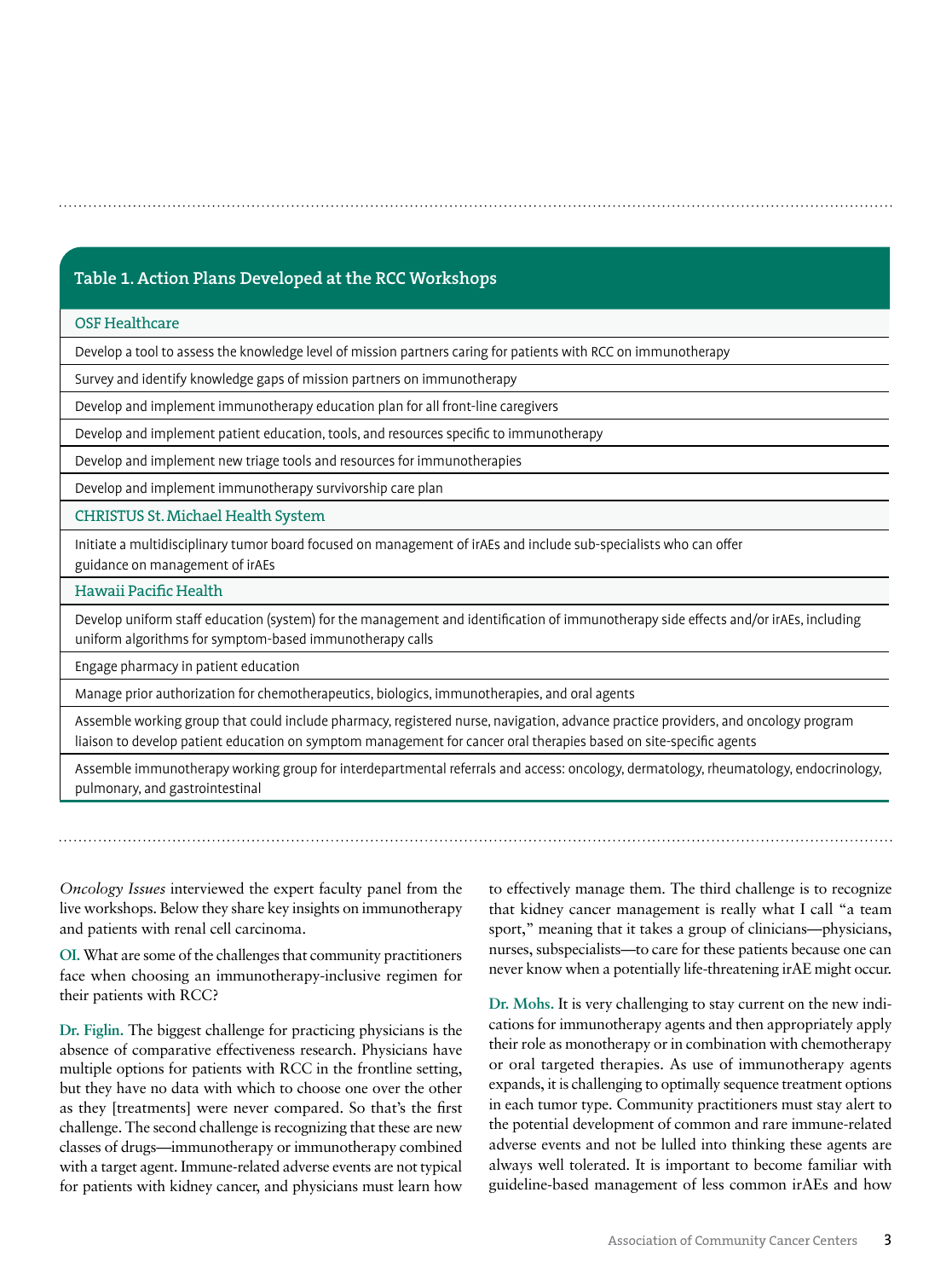toxicities can overlap in presentation. We also need to educate patients on the signs and symptoms and typical onset of rare immune-related adverse events.

With pharmacists integrated into many multidisciplinary care teams across internal medicine and all specialties [i.e., critical care, emergency department, neurology, etc.], our program has utilized its oncology pharmacy residents to educate all pharmacy staff on irAEs through grand rounds presentations. This education helps health system pharmacists bring awareness of recognition, mitigation, and management of irAEs back to their teams as a part of patient care.

**Wood**. Being a member of the Oncology Nursing Society and the American Society of Clinical Oncology provides me timely updates regarding current data and safety information on immunotherapy regimens. Best practices are shared through journal club meetings, disease team meetings, and nursing meetings. Our EHR [electronic health record] provides an avenue of communication with other providers, including primary care physicians and multidisciplinary providers involved in the daily care and management of irAEs. That said, busy community practitioners who may not have ready access to all these resources may encounter issues such as:

- Lack of knowledge of, and availability to, companion diagnostics and/or diagnostic or prognostic biomarker tests for eligibility and response assessment of select immunotherapy agents.
- Care coordination challenges, including EHR limitations; for example, multiple practices and private subspecialty groups that lack a common or access to a common EHR.
- Lack of standardized local payer formularies, making immunotherapy selection difficult and/or pharmacy formularies challenging to manage.

**OI.** On the topic of coverage and reimbursement of immunotherapies, did RCC workshop attendees share specific challenges; for example, issues obtaining pre-certifications and/or prior authorizations? Any solutions to share with our readers?

**Dr. Figlin.** The biggest challenge they [workshop participants] shared is one we all face: Immunotherapy drugs and treatments are hugely expensive, and they're being scrutinized heavily by payers. Oftentimes there is an unfortunate delay in therapy between the time that the patient and the physician agree on a treatment plan and when payers finally agree to cover that treatment. When a patient with RCC is being treated with immunotherapy, those delays are not in the best interest of the patient. [These types of payer challenges] were articulated by the RCC workshop participants. So, the biggest barrier is access to care for these expensive, potentially effective therapies.

**Dr. Mohs.** Having a vigorous prior authorization process on the front end of starting immunotherapy treatment can prevent many reimbursement issues. Staff dedicated to completing all pre-certifications or prior authorizations can be very efficient, especially if they have a background in coding and reimbursement. Pharmacists or even experienced pharmacy technicians can help lead the prior authorization process, as well as assist with submitting denial appeals on behalf of providers. One challenge in the realm of prior authorization and reimbursement is the lag in payer coverage for immunotherapy agents with new data showing positive outcomes in a unique treatment setting.

**Wood.** Our cancer program has reimbursement specialists who complete the prior authorization for all oncolytics prior to initiation of treatment. These reimbursement specialists received additional training on the immunotherapy medications, indications, and combination regimens. Oral oncolytics are sent to our specialty pharmacy, which completes the prior authorization and any patient assistance applications.

**OI.** At the Hawaii workshop, attendees shared that many patients with RCC must travel to other islands to receive treatment.

**Dr. Figlin.** Hawaii is a unique state in that the islands are separated by water, but certainly across the United States many patients with RCC must travel long distances to receive immunotherapy treatment. These are complicated therapies with potential serious side effects that need be managed by an experienced care team. Excessive travel presents challenges and risks, and clinicians must be mindful of those.

**OI.** In terms of the actual administration and monitoring for irAEs and having experienced staff available to do both, do you see any specific challenges?

**Dr. Figlin.** Oncology staff are very familiar with intravenous transfusions and starting people on oral medications, so the administration of immunotherapy agents is not the challenge. The challenge is that irAEs can occur at any time and how are they going to be managed? If a patient with RCC who is being treated with immunotherapy presents at the emergency department [ED], are the ED clinicians aware of the toxicities associated with these treatments? Is somebody available 24/7 to make sure that if something occurs in the middle of the night, the patient doesn't have to wait until the next day to have their issues resolved? So, the challenge and the barriers to care are really education and access. From workshop discussions, it's clear that practicing oncologists are so busy they have little time to educate their colleagues about irAEs. That must be something we improve and potentially a future education program: practical strategies to help oncologists educate their community colleagues on immunotherapy and, specifically, irAEs.